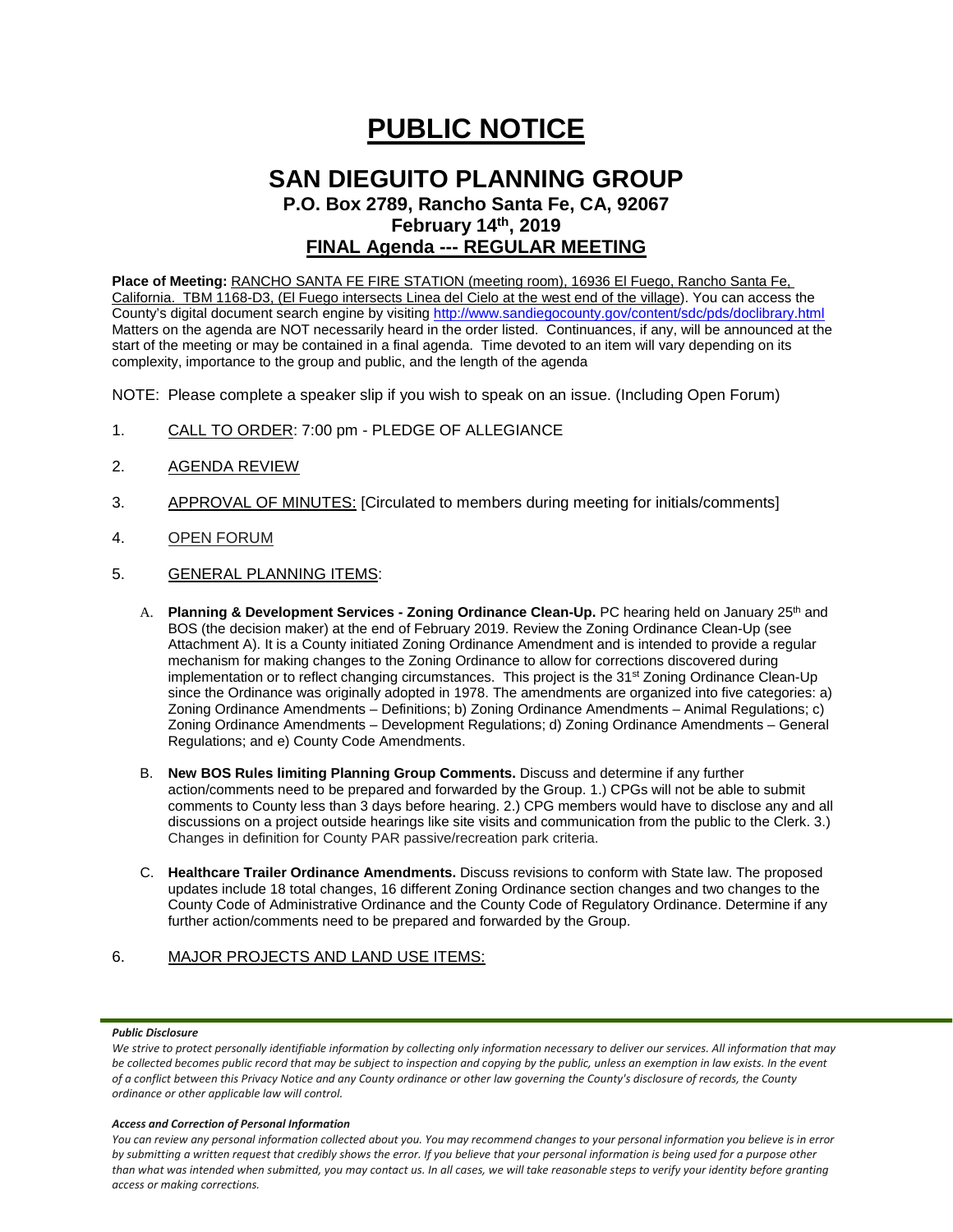- A. **PDS2018-VAC-18-003 Vacation - Open Space**. 4.66 acre lot with an existing residence at 20445 Fortuna del Sur, Elfin Forest, CA 92029, APN: 679-090-19, closest cross street: Seaquest Trail. Owner: Todd Frank, 760-822-4360; Applicant's Representative: Rob Russell (Accurate Land Survey), 619-445-0110; County PDS Planner: Nicolas Gustafson, 858-495-5351; SDPG Member: Doug Dill, 760-420-7909.
- B. **Sprint Cell Site Equipment Upgrade RSF CBD Culver SD54XC421.** Located in the RSF Village at 6046 El Tordo, Rancho Santa Fe, CA 92067; APN: 266-263-03-00. Modify existing roof top wireless telecom facility; including additional (3) antennas and (1) Remote Radio Head (RRH). No impact or changes to existing exterior roof façade. Sprint Carrier Agent: Carie Thao, 858-799-7850; PDS Planner: Vanessa Pash, 858- 694-3291; SDPG Member: Don Willis, 858-481-6922.

# 7. ADMINISTRATIVE MATTERS:

- **A.** Community Reports<br>**B.** Consideration and compared
- **B.** Consideration and comments on circulation mail
- **C.** Future agenda items and planning<br>**D.** Prospective & returning Planning G.
- Prospective & returning Planning Group members: Confirm BOS re-instatement of Tim Parillo and Steve Thomas to Seat 6 and Seat 10. Still no SDPG member to fill Secretary position. Seat #13 vacant.
- **E.** Supply orders and reimbursement of expenses.

**NOTE: The San Dieguito Planning Group currently has a vacancy, Seat #13.** If you wish to become a member of the SDPG, please provide the chair with your current resume and plan to attend 2 or 3 meetings in advance of processing your application for membership.

| <b>Future Meeting Dates:</b>                | 03/14/19                     | 04/11/19 | 05/09/19 |                                                         | 06/13/19 07/11/19 | 08/08/19 |
|---------------------------------------------|------------------------------|----------|----------|---------------------------------------------------------|-------------------|----------|
| Doug Dill, Chair<br>Tim Parillo, Vice-Chair | 760-420-7909<br>415-238-6961 |          |          | e-mail: theddills@att.net<br>e-mail: tparillo@gmail.com |                   |          |
| Secretary (OPEN)                            |                              |          |          |                                                         |                   |          |

#### *Public Disclosure*

#### *Access and Correction of Personal Information*

We strive to protect personally identifiable information by collecting only information necessary to deliver our services. All information that may *be collected becomes public record that may be subject to inspection and copying by the public, unless an exemption in law exists. In the event of a conflict between this Privacy Notice and any County ordinance or other law governing the County's disclosure of records, the County ordinance or other applicable law will control.*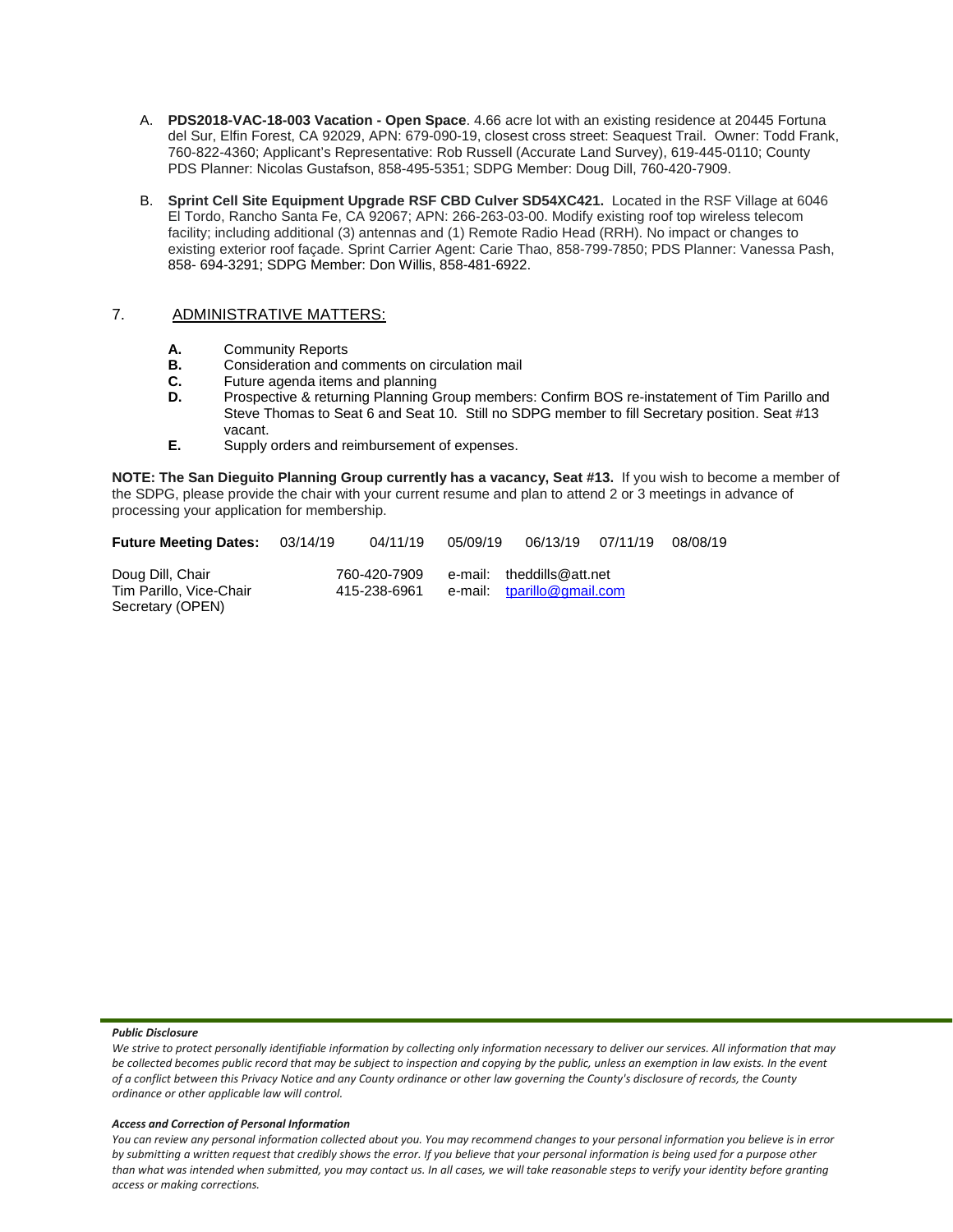# **February 2019 SDPG Draft Agenda Attachment A: Zoning Ordinance Amendments Summary**

| #   | <b>Section / Title</b>                                                | Change                                                                                                                                                                           | <b>Purpose</b>                                                                                                                                                |  |
|-----|-----------------------------------------------------------------------|----------------------------------------------------------------------------------------------------------------------------------------------------------------------------------|---------------------------------------------------------------------------------------------------------------------------------------------------------------|--|
| 1   | 1006 - Applicability of the<br>Zoning Ordinance                       | Add Zoning Ordinance exemptions<br>for County libraries, Sheriff<br>Stations, Fire Stations, and state-<br>owned public lands                                                    | Expedite development of County<br>facilities                                                                                                                  |  |
| 2a  | 1100 - Definitions                                                    | Update definition of Public Passive<br>Park/ Recreation Area                                                                                                                     | Expand definition to allow for<br>additional DPR facilities and trails<br>and trail staging areas                                                             |  |
| 2b  | 1100 - Definitions                                                    | Update definition of Trailer Coach                                                                                                                                               | Distinguish between trailer coach<br>and mobile home definitions                                                                                              |  |
| 3   | 1265 - Group Residential                                              | Allow separate kitchens for Group<br>Residential (group quarters) that<br>are authorized by permit, or<br>restricted to seniors                                                  | Enable group residential units to<br>have separate kitchens to<br>facilitate independent living                                                               |  |
| 4   | 3125 - Racing Pigeons                                                 | Add nuisance regulations for racing<br>pigeons                                                                                                                                   | Provide additional administrative<br>authority to follow up with code<br>complaints                                                                           |  |
| 5   | 4010 - Specific Plans                                                 | Update regulations to make<br>specific plans applicable to<br>properties that are covered by an<br>adopted and currently valid specific<br>plan                                  | Correct inconsistencies with the<br>development regulations to allow<br>all adopted and not expired<br>specific plans to prevail over the<br>zoning ordinance |  |
| 6   | 4011 & 6903 - Legal Lots<br>with Split Zoning                         | Add parking requirements for<br>commercial and residential split<br>zoned properties                                                                                             | Allow for parking on split-zone<br>property without processing a<br>rezone or GPA                                                                             |  |
| 7   | 4115 - Computation of<br>Permitted Number of<br><b>Dwelling Units</b> | Allow for rounding up of residential<br>units in Village areas                                                                                                                   | Encourage development of<br>maximum allowed densities in<br>village areas                                                                                     |  |
| 8   | 4315 - Exemptions for<br><b>Building Type Schedules</b>               | Update building type designator to<br>allow all types of residential<br>buildings in Village areas, not just<br>single-family dwellings                                          | Correct building type designator<br>to allow condominium projects to<br>be processed without a rezone                                                         |  |
| 9   | 6118 - Health Care Trailers                                           | Clarify intent of health care trailer<br>ordinance, add specificity to permit<br>requirements and health care<br>trailer approval requirements, and<br>allow for second opinions | Add specificity to ensure health<br>care trailers are temporary and<br>for the provision of health<br>services for mentally or physically<br>impaired persons |  |
| 10a | 6156 - Accessory Dwelling<br>Unit Regulation                          | Update ADU regulations to be<br>consistent with new state laws                                                                                                                   | Streamline regulations and<br>approval process for ADUs to<br>encourage development                                                                           |  |
| 10b | 6156 - Junior Accessory<br><b>Dwelling Unit Regulations</b>           | Adopt new Junior Accessory<br><b>Dwelling Unit regulations</b>                                                                                                                   | Provide greater flexibility and<br>lower cost option                                                                                                          |  |
| 10c | 6156 - Residential and                                                | <b>Update Guest Living quarters</b>                                                                                                                                              | Clarify that ADUs, and JADUs                                                                                                                                  |  |

#### *Public Disclosure*

We strive to protect personally identifiable information by collecting only information necessary to deliver our services. All information that may *be collected becomes public record that may be subject to inspection and copying by the public, unless an exemption in law exists. In the event of a conflict between this Privacy Notice and any County ordinance or other law governing the County's disclosure of records, the County ordinance or other applicable law will control.*

#### *Access and Correction of Personal Information*